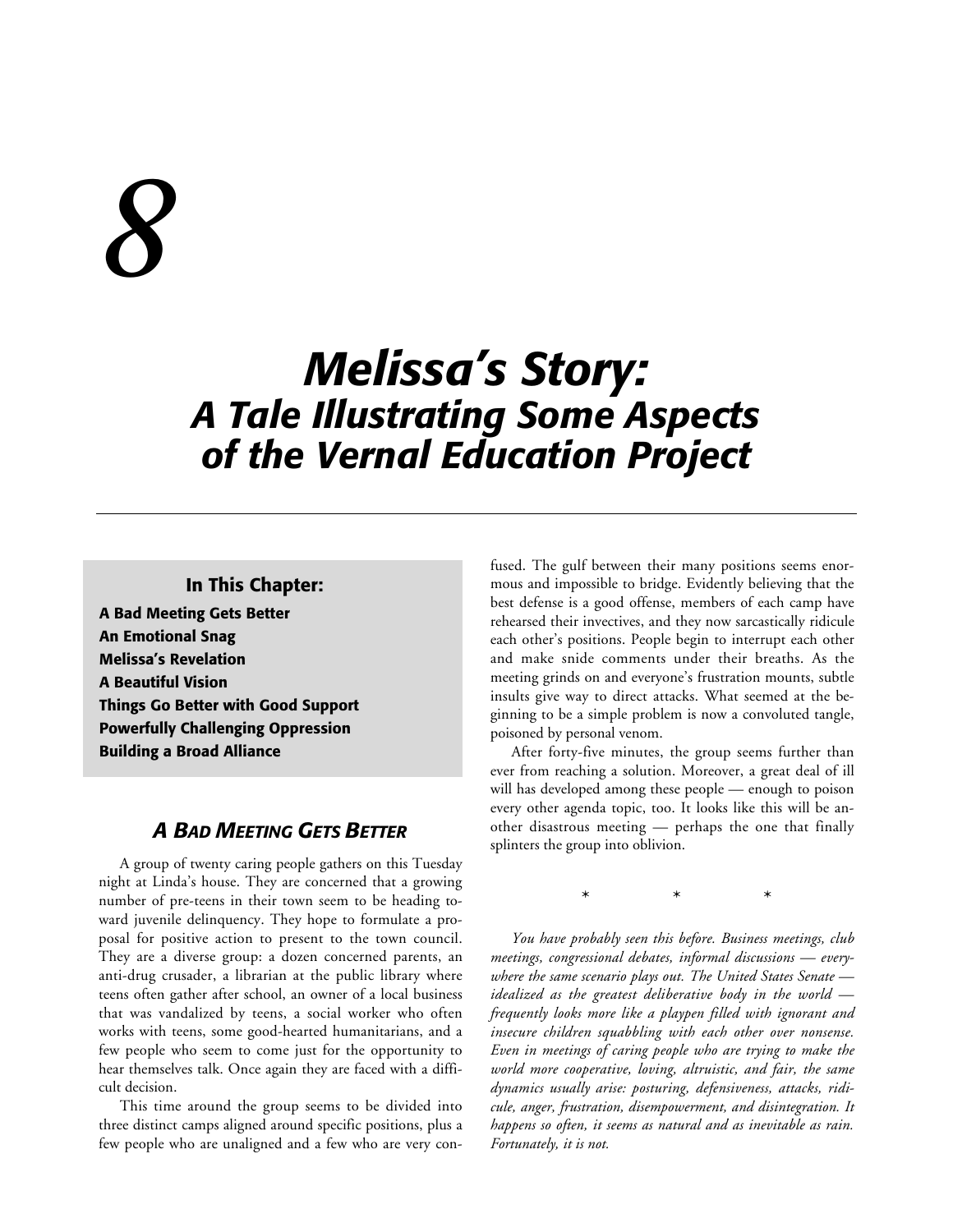\*\*\*

Suddenly Melissa, an assertive young woman new to the group, interrupts the wrangling. Diplomatically she says, "Let me try to summarize what I've heard." She then carefully restates every idea presented — often more clearly, more objectively, and less melodramatically than it was originally presented — and points out where each idea agrees or conflicts with every other. It is evident that by doing so, she is validating every perspective and implicitly validating the people holding that perspective. She is also drawing a clear map of the issues.

"We seem to all agree about this one point, but several people disagree about this other one. Let's explore this disagreement. Why do we hold these different perspectives? What life experience has led you to hold your view?"

She then encourages them all to speak in turn — relating their history and how it has led them to their current outlook. In this context, people's perspectives no longer seem to be incompatible descriptions of reality, but more like an array of flowers — each lovely in its own way, each as valid as the next, and each uniquely valuable.

"There appear to be several ways of looking at this issue. Perhaps every one of them is true. How can we resolve these seeming contradictions? Is there some solution that can encompass them all?"

By now, everyone is feeling much safer and more inclined to be cooperative. They feel considerably more amenable to solving this puzzle together. People begin suggesting possible solutions and exploring whether the solutions would address everyone's concerns. A few solutions emerge that seem to address most of the major concerns. New concerns arise, and people suggest further modifications to the solutions that might resolve these concerns. Rather than impediments to progress, doubts and objections now seem valuable — like warning signs that might prevent the group from swerving into a ditch.

After a while, several solutions evolve into one that seems satisfactory. This solution excites many people and doesn't appear to have any major drawbacks. A few people admit they can accept it even though to do so they must back away from their earlier strong positions. A few others are still reluctant to adopt the solution, but realize it is probably the best one this group could ever come up with. They agree to go along with the decision too.

The meeting progresses well and the group tackles and resolves one issue after another. Melissa's purposeful, yet cheerful demeanor encourages others to act the same way. The frustration and disillusionment that permeated the room just an hour before has now been replaced with eager excitement.

Melissa is clearly leading the process, but no one feels she is manipulative. Rather, they feel she is supporting them all and helping them work together to clear away obstacles.

When someone expresses amazement at her skill, Melissa explains that she attended an educational program — called the Vernal Education Program — where she observed good meetings, learned basic process skills, and was allowed to practice with other students until she could facilitate meetings well. "It's really pretty easy — as easy as learning to drive a car."

\*\*\*

*Human interaction is learned behavior. Like growing vegetables, fixing a car, or programming a computer, anyone can learn the basics of these tasks and some people have learned how to do each one well. The more we learn and the more we practice, the better we can perform these tasks.*

*Yet, our society treats human interaction as if it is mysterious — unknowable and uncontrollable. It is astounding that our society — a melting pot of diverse people and ideas and dedicated to democracy — has done such a poor job of teaching these basic skills of peaceful interaction and democratic process. Our schools spend more time teaching children to obey than they do teaching them how to cooperate. Most books and television shows teach us that conflicts can only be resolved through violence, intimidation, or sexual manipulation, and then bombard us with particularly dreadful examples of these techniques.*

*Only in the last few decades have schools begun to teach cooperative interaction skills. Unfortunately, most of these classes are oriented toward business and psychology students as if only business leaders and their therapists needed to know these important skills.*

\*\*\*

#### *AN EMOTIONAL SNAG*

The entire group agrees this is the best meeting they have ever had. Moreover, they admit they are actually having fun. Everything is going along great until Steven makes one careless remark. Unbeknownst to the group, Melissa is extremely sensitive about rape. When Steven offhandedly scoffs at a rape incident reported in the news, Melissa unexpectedly responds with a sharp comment. Then Mark attempts to smooth things out by dismissing the importance of Steven's original remark, but this makes Melissa see red. She turns toward Mark, her rage beginning to leak through her normal calm, and almost makes a nasty retort. She controls herself but clearly is disturbed. A dark cloud hangs over the room. Everyone knows the peace has been broken, and many people begin preparing themselves for another dirty battle. Melissa tries to get things back on track, but she is distracted and upset. The bond of cooperation has been shattered.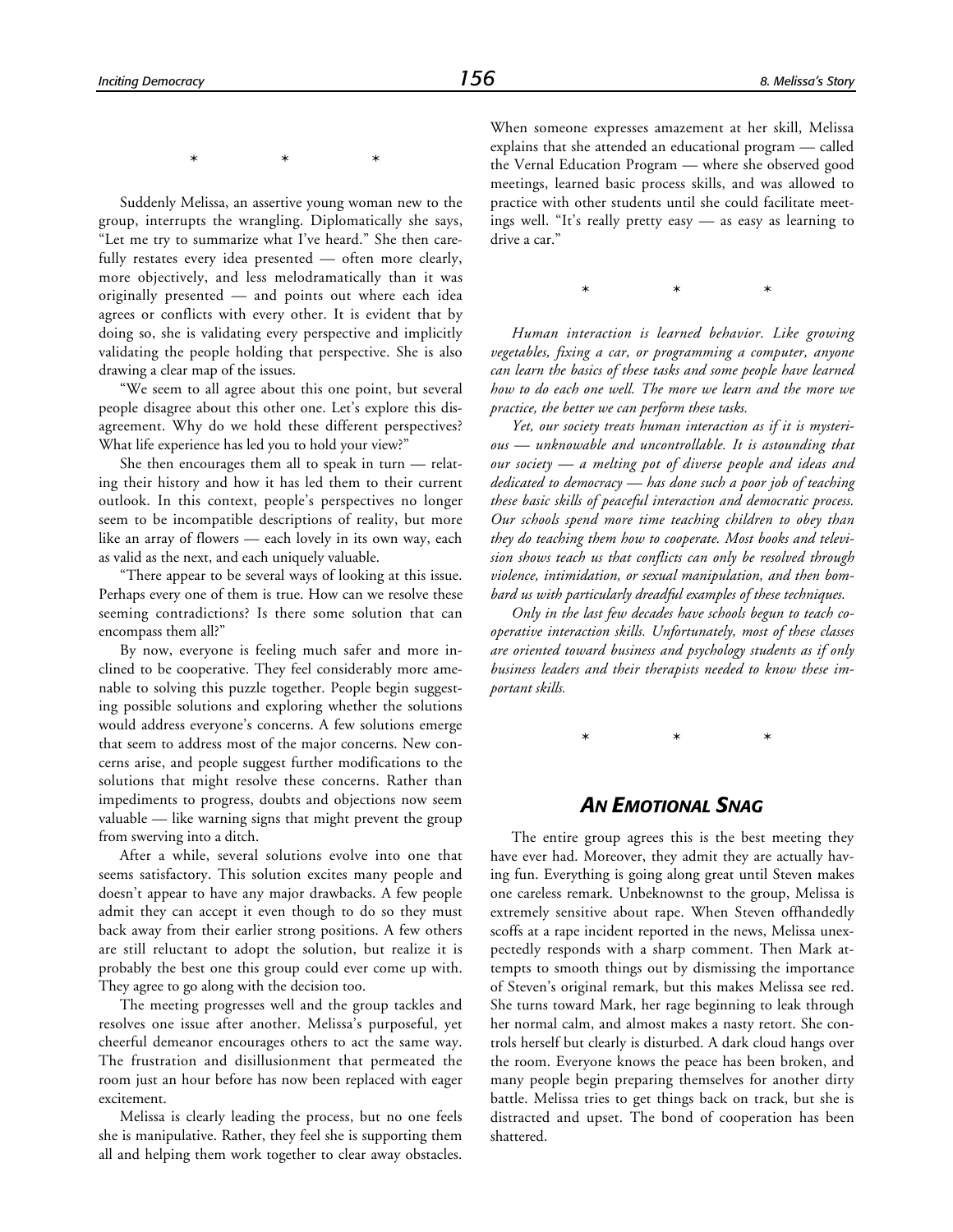\*\*\*

*Each of us has been hurt by other people, and many of our old wounds remain unhealed. Whenever someone pokes our open wounds, we are likely to react with irrational fear, grief, anger, or violence. Sometimes we realize our feelings are inappropriate and stop, but often we cannot see it or stop it especially when we feel isolated or powerless. Then we are likely to lash out at others.*

\*\*\*

Lester, a quiet, elderly man also new to the group, stands up, walks over next to Melissa, and addresses the group. "Rape is not a joking matter. It devastates women and dehumanizes us all. I want us all to agree we won't say things like that — things that hurt other people." He then turns to Melissa and offers his shoulder. Melissa hugs him and begins crying softly. Lester gently holds her. This makes the other people uneasy, so Lester speaks calmly to them over Melissa's shoulder. "Don't worry; it's OK. People cry sometimes when they're hurt. Then they stop, and it's all OK." Lester continues to hold Melissa. "Melissa knows me and trusts me not to hurt her or make fun of her."

Then while Melissa softly cries, he continues talking over her shoulder to the group, explaining that when people have been hurt, they need to express all their feelings in a safe environment. "Every week Melissa and I get together and support one another. When I was a child, my father used to criticize me constantly and whip me with his belt whenever he thought I disagreed with him. It made me angry, resentful, and afraid. Melissa has helped me overcome these feelings. I'm no longer afraid to speak out, and I'm no longer so furious or bitter. She reassures me that I didn't cause my father's rage, holds me while I cry, and encourages me to step outside of these old hurts and move forward. Then I do the same for her." As he speaks about his hurt, his voice begins to falter and his lower lip trembles just a bit. He pauses momentarily, looking somewhat uneasy and uncertain. Melissa then hugs him tighter. This seems to refocus his attention and bolster his resolve. He clears his throat and continues in a strong voice. "Like many women, Melissa is very sensitive about rape."

He then describes how rape affects women — how horrible it is to be terrorized and controlled by a rapist, how long it takes for a woman to feel safe again and to feel comfortable again with her body. As he talks about particularly painful aspects of rape and oppression of women, Melissa sobs deeply and he holds her closer. He continues for several minutes and everyone else sits in stunned silence. Several people have tears in their eyes and Rachel coughs uncomfortably. Melissa stops crying and reassures everyone she is all right. She is still shaken, but asks the group to continue with the meeting as she sits down.

Lester checks that she is OK and then begins facilitating the meeting right where Melissa had left off. Though not as adept as Melissa, he clearly is also quite skilled. At first, there is some awkwardness in the discussion, but after a few minutes everyone relaxes, especially when Melissa's clear, calm voice rejoins the discussion.

By the end of the meeting, Melissa is once again cheerful and open. As people begin to leave, she makes an effort to reconnect with both Steven and Mark. They are a bit cautious, expecting her to lash out at them, but clearly, she feels no ill will. They are relieved by her demeanor. Still a bit anxious, they clumsily apologize to her for their statements and Melissa graciously accepts their apologies.

Impressed by what she saw in the meeting, Rachel approaches Lester. She asks him where he learned to facilitate and how he learned to deal with emotional upheavals so well. He says he attended the same Vernal Education Program as Melissa and learned how to support people there. It was also where he first tackled his own deep emotional hurts.

\*\*\*

*In difficult times, it helps a great deal to be able to retreat to a safe place with someone to comfort us — while someone else carries our workload. Then, in this safe environment, we can let our emotions out and take some time to understand what inflamed us. Unfortunately, in our current society, when we show fear or grief, we are more often belittled, ridiculed, or even beaten. We quickly learn to hide our feelings and pretend we are not injured, driving the hurt deeper inside. Forced to swallow our hurts, we may decide it is best to avoid any potentially dangerous situation so we will never risk being hurt again. Or we may come to believe we can only be safe if we dominate and control others.*

\*\*\*

## *MELISSA'S REVELATION*

As they leave the meeting, Lori tells Melissa how upset she was by Steven's insensitive comment about rape and by Melissa crying. Melissa reassures Lori that she is OK, but that she is still recovering from a brutal rape. "I'm still emotionally tender," she says, "but I'm getting better and better at standing up for myself and other women."

"Yes, we've got to stick together," Lori agrees. "I was raped by my uncle when I was just twelve. That's when I realized you can never trust men — even if they act like they're kind. My uncle hurt me horribly. It took me a long time to realize that I wasn't to blame — he kept telling me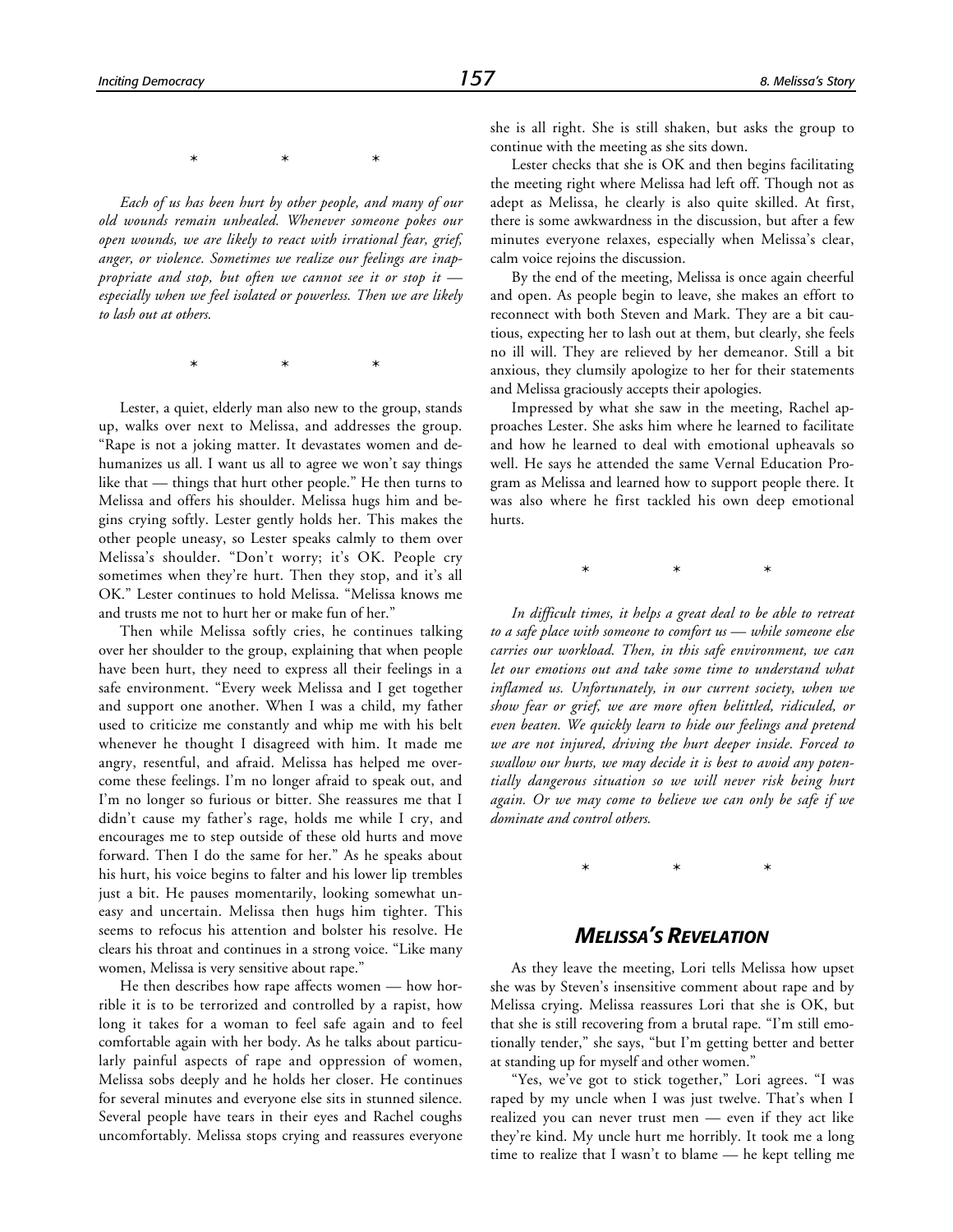my innocence and beauty made him do it. He made me hate myself for being pretty. But I finally figured out it was his fault — not mine. *He* did it to me.

"Sometimes, I wish I could inflict as much pain on him as he has caused me — I wish I could slowly torture him to death and watch him writhe in pain. It's time we women stood together and stood up to men. Don't you think it would be better if we started our own group with just women? Then we wouldn't have to deal with guys like Steven and Mark and their neanderthal ideas about women."

\*\*\*

*When we are deeply traumatized, we may seek revenge against the people who hurt us. We often blame a particular individual or generalize to a large class of people. At best, this can be divisive. At worst, it can spread the violence and trauma, engulfing others in the same vicious pattern of fear and hatred.*

\*\*\*

Melissa is startled by Lori's forthrightness. She feels she must respond in kind, so she takes Lori's hand and looks into her eyes. "I certainly understand how much your uncle must have hurt you. After I was raped, I was afraid to be around any men. I felt horrible and dirty. For quite a while I was deeply depressed, and I wasn't sure I wanted to live in this world. When I finally felt my strength return, I was so angry I wanted to kill every man who looked at me. For months, I stomped around, filled with rage, snarling at everyone until even my friends were afraid of me. I knew my rage was justified and it felt like the more anger I had, the stronger I was. But eventually, I came to realize that I was becoming as full of hatred as that rapist — he was winning because he was turning me into a monster as vile as himself. Just as he hated women and desired to crush my spirit, I was beginning to hate men and wanted to crush them. And I realized I couldn't go on hating everyone or it would just rot me from the inside out. I knew hating like that would eventually destroy me.

"Finally, I saw that I could only really win if I stood for love and compassion against his hatred. I realized I could only respect myself again if I started acting like a civilized human. And I knew I could only do *that* if I forgave myself for being overcome by hatred. It was then that I realized that the rapist might also have been overcome by hatred that was induced by some traumatic experience, and I did my best to feel compassion for him. I didn't forgive him for what he did to me, but I tried to understand why he was so full of hatred — what must have happened to him to make him hate women so much that he could methodically rape

and terrorize me. Whatever it was must have been horrible — maybe it was even worse than what he did to me.

"That's how I came to realize that I had to work against *all* injustice, against *all* hatred, against *all* oppression wherever I find it — in myself or in others. I wasn't sure exactly how to go about it or where to start. I was still very wary of men.

"But then I attended this wonderful education program — the Vernal Education Program — and met some men like Lester — gentle, loving men who are also completely dedicated to ending the oppression of women. I discovered other people who had also realized that hatred just generates more hatred in a stupid, endless cycle. I found they had a better way to transform society that didn't rely on hatred. So that's what I am trying to do now."

\*\*\*

*It is often difficult to see the humanity in those who have hurt us badly. But if we can see the ways we sometimes hurt other people, we can begin to understand the origins of hatred and cruelty. We can begin to recognize the forces that drive us, and we can start to empathize with others, even those who appear completely hardened and depraved. Rather than focusing narrowly on revenge or on defending ourselves, we can broaden our perspective and consider how to transform ourselves and our society so no one is hurt, oppressed, or exploited.*

\*\*\*

#### *A BEAUTIFUL VISION*

Melissa continued: "I'm working now towards completely eliminating rape. I intend to change the world until rape and all other forms of sexual abuse of women are no longer part of it."

This statement astounded Lori. "No more rape or sexual abuse? How could you possibly eliminate these things? As long as men are running around loose they're going to rape women and abuse girls, aren't they?"

"No, I don't believe so," Melissa replied. "Most men don't abuse women — most men find it abhorrent. If we accept abuse as natural male behavior or inevitable, we are actually providing brutal men with an excuse for their violent acts. By doing so, we make it more likely they'll be violent. I think we have to emphatically insist that sexual abuse isn't natural and we won't tolerate it anymore.

"Also, in looking carefully at this, I realized that some women are much more vulnerable to being abused than others. Some women have been hurt so much, they just expect to get hurt more. And some are so poor or weak they cannot protect themselves. If they were stronger, less vulner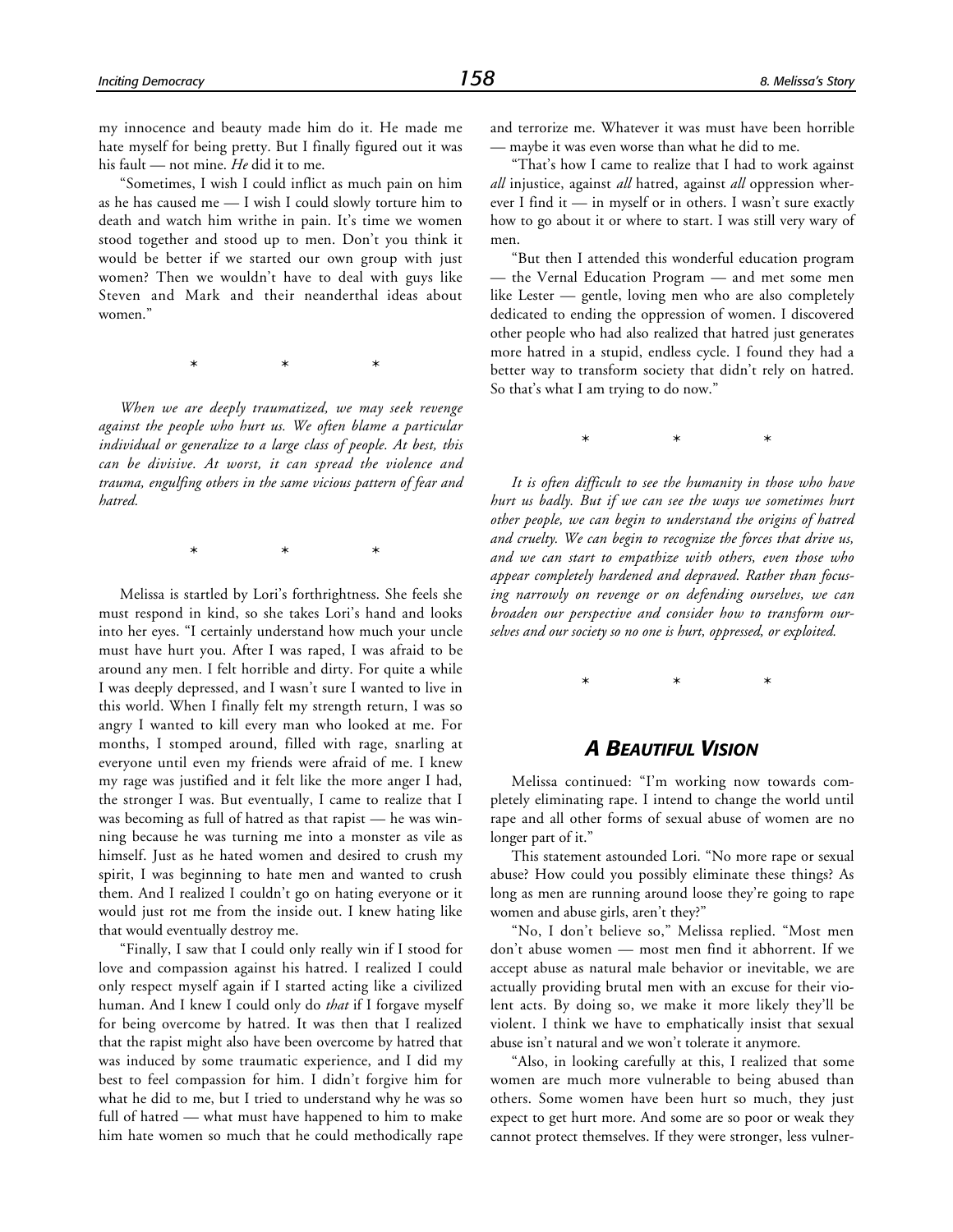able to domination and exploitation, and more self-assured, they would be safer.

"I'm working to empower women to stand up to male violence. I think we can force men to stop raping and abusing women. I'm also committed to changing our culture until rape is considered even more detestable than slavery is now viewed. And I intend to find out what it is that makes men rape so we can change things enough that no boy will ever grow up to become a rapist. I know it sounds incredible, but I'm convinced it's possible. Human beings learn how to be cruel and vicious, and they can just as readily learn how to be kind and compassionate. I think we just have to change the conditions that lead men to rape.

"I'm convinced it is possible, and I'm committed to making it happen. I want to live in a world where rape is unthinkable. I want to walk down the street unafraid. I want every woman to be able to walk wherever she wants without fear. And I intend to make it that way."

\*\*\*

*Oppression is not inevitable. The idea of hurting another person is a concept that children learn. Motivation for hurting others comes from the anger and fear of unhealed emotional wounds. Opportunity for hurting another arises when people are so poor or beaten down that they cannot defend themselves. Oppression can be ended by teaching children how and why not to hurt others, by healing people's emotional wounds, and by building everyone up so they cannot be easily victimized.*

\*\*\*

Lori is completely flabbergasted. Melissa's ideas seem to make sense, but they are so new to her that she can't accept them. "But it just doesn't seem possible. You're saying we could change boys so they never grow up even thinking of raping women. I can't imagine that ever happening."

Melissa tries to convince her. "Just because something exists now doesn't mean it has to always exist. Women were once accused of being witches and burned at the stake. Now they aren't. For centuries, girls were considered the property of their fathers and women were considered the property of their husbands. It was considered acceptable for men to use and abuse women however they wanted. But now this is unacceptable. If people could change those terrible practices, then we can stop other kinds of oppression, too."

"But it just doesn't seem possible," Lori scoffs. "If we could do that, then why don't we end poverty, war, and disease while we're at it? We could just live perfect lives forever."

Melissa responds passionately: "Well, I'm not convinced we can eliminate disease or aging, but I see no reason for poverty or war. Our world is rich enough that there's no good reason for poverty. And war doesn't accomplish any-

thing useful. Why not eliminate them both? I'd like to live in a world where brutality and violence of all kinds are rare oddities — a world where no one fears bodily harm from others. And more than that — where no one lacks food, shelter, medical care, or loving support. I would like everyone in the world to be at least as powerful, as assertive, and as loving as I have learned to be — or rather, even *more* so — as much as I hope to be. I think it is possible, and I'm working toward making it a reality."

"But how could we possibly do this?" Lori asks skeptically.

"I think the first step is just to imagine a better society. We have to envision the kind of world we want to live in. I've been fortunate to hear and read some extraordinary ideas."

When Lori asks Melissa where she heard these ideas, Melissa tells her she learned of them in the same Vernal Education Program.

\*\*\*

*Our vision of what could be is often limited to what currently exists. The first step to improvement is to conceive of a better world. If we can imagine it, then there may be a way to create it. A clear image of a positive future can also inspire us to do the hard work required to make it a reality.*

\*\*\*

# *THINGS GO BETTER WITH GOOD SUPPORT*

Lori likes hearing Melissa describe her vision, but she is still cynical about the prospects for change.

"Well that sounds great, but it's not so easy to make changes. I once tried to stand up to some men in the plaza who were making sexist remarks and lewd gestures towards the women there. Those jerks just laughed at me, made nasty comments, and then threatened me. As I walked away, one of them followed me for a while, and I was afraid he might hurt me. They harassed me just for challenging their remarks. What would happen if I really stood up to sexual violence? I might get killed."

\*\*\*

*When we challenge oppression, we often become a target for that oppression. This can be terrifying — sometimes even deadly.*

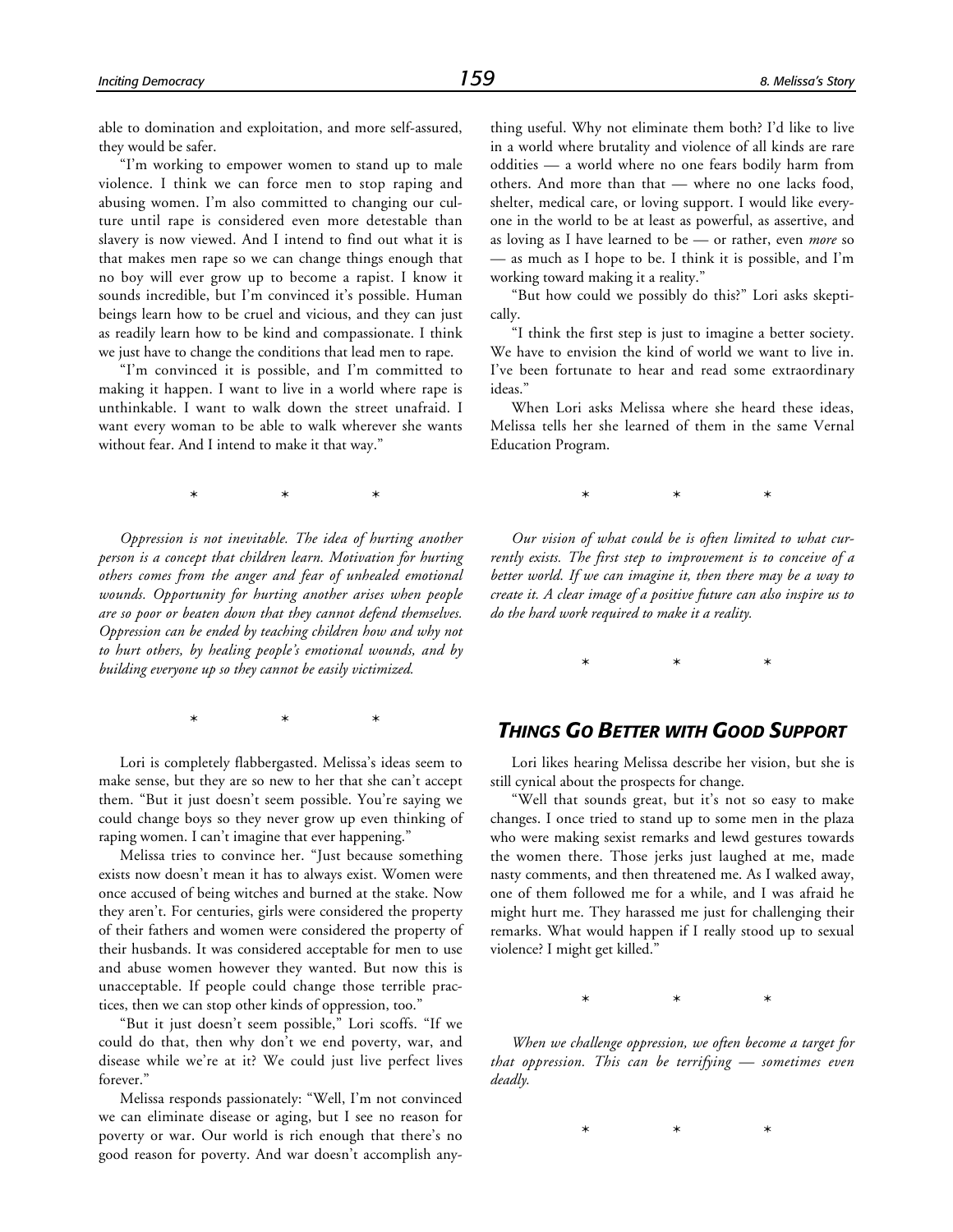"I know," Melissa assured her. "Making significant

change can be dangerous. I think the man who raped me may have done it partly to punish me for my efforts to protect women from male violence. Oppression is very powerful, and it is pervasive throughout our society. Especially in the situation you described, you were there by yourself, a single individual trying to stand up to a whole group of men. You were trying to confront not only their ideas, but also the whole culture behind those ideas. It's no wonder that you weren't able to accomplish very much.

"But what if you were there with a hundred other women and you were only confronting a few guys? And what if there were tens of thousands of other women and men all over the country confronting sexism at the very same time — at the very same moment in hundreds of places? In those circumstances, you would be much more likely to have an impact.

"And what if beforehand, you had met with the other hundred women and you had given each other encouragement and support and then practiced techniques to challenge sexist behavior in a powerful way? What if afterwards you all got together and talked about what had happened, how it felt for you, and how you might do better in the future? With that kind of love and support, it would probably be a whole lot easier. That's what I'm trying to do: to set it up so we can be powerful and also reasonably safe as we vigorously challenge oppression.

"Especially since I was raped, it is very difficult for me to stand up to angry men. But I am determined to do it, and with enough good support, I know I can do it. When I know what I am getting into — when I've practiced my response beforehand, and I'm well supported — it is much easier for me to act courageously. And I think that's true for everyone."

\*\*\*

*It is always easier to do tasks when you have solid support from others and you have the necessary skills and experience to do a good job. This is especially true of a difficult task like working for comprehensive social change.*

\*\*\*

#### *POWERFULLY CHALLENGING OPPRESSION*

Melissa paints a pretty picture, but Lori is still skeptical. At the next meeting, Lori has a chance to put Melissa's vision to the test. She describes a recent incident that begs for an immediate response.

The previous Saturday night, a prominent businessman in the community beat his wife nearly to death while they were arguing about their relationship. On Monday, while she was lying in a coma, the local newspaper ran an opinion column by a senior staff editor that tried to justify his action by arguing that although the beating was deplorable, it was understandable because she had had an affair with another man. Sentiments in town are now split, largely along gender lines. Many men feel that she got what she deserved, and most women are horrified by the violence and worry about the fate of the woman.

"What should we do about this?" Lori asks Melissa, wondering if she could come up with a response as bold and captivating as her vision. "Here's a perfect example of male oppression supported by the good ol' boys at the newspaper. We should do something."

"You're right," Melissa replies without hesitation. When the meeting begins, she raises the issue for the group to discuss. Lori and Melissa relate their direct experience of gender oppression and insist there must be a strong, pointed response by both women and men. Lester vociferously backs their perspective and points out that oppression of any person degrades everyone.

However, some people are afraid to take a public stand. Mark argues that this has little to do with juvenile delinquency and will just divert their attention from their goal. Melissa replies that standing up for what is right directly addresses juvenile delinquency by demonstrating how moral people should act and providing a model of good behavior for teenagers.

Steven then argues that perhaps the newspaper editor knows more about what really happened, and he speculates that the wife may have attacked her husband first. This makes Lori extremely angry. At first, she is filled with bitter disgust. Then, as other men nod agreement, she collapses into disheartened resignation and slumps in her chair. Sensing the group will find it difficult to reach any kind of consensus, Margot tries to end the discussion and have the group move on.

\*\*\*

*Many people are afraid to take a stand on contentious issues. They may feel they don't know enough, they may be afraid of making a mistake, or they may fear being hurt. People are especially afraid of divisive issues that fissure along lines of gender, race, ethnicity, and religion since people may find themselves in bitter conflict with their friends.*

\*\*\*

Melissa points out that the newspaper article says nothing about the wife attacking the husband. Further, she insists that no matter what happened, there is *never* any justification for hurting another person. She then declares that this is an extremely important example of oppression. "We are here because we care about teenagers and don't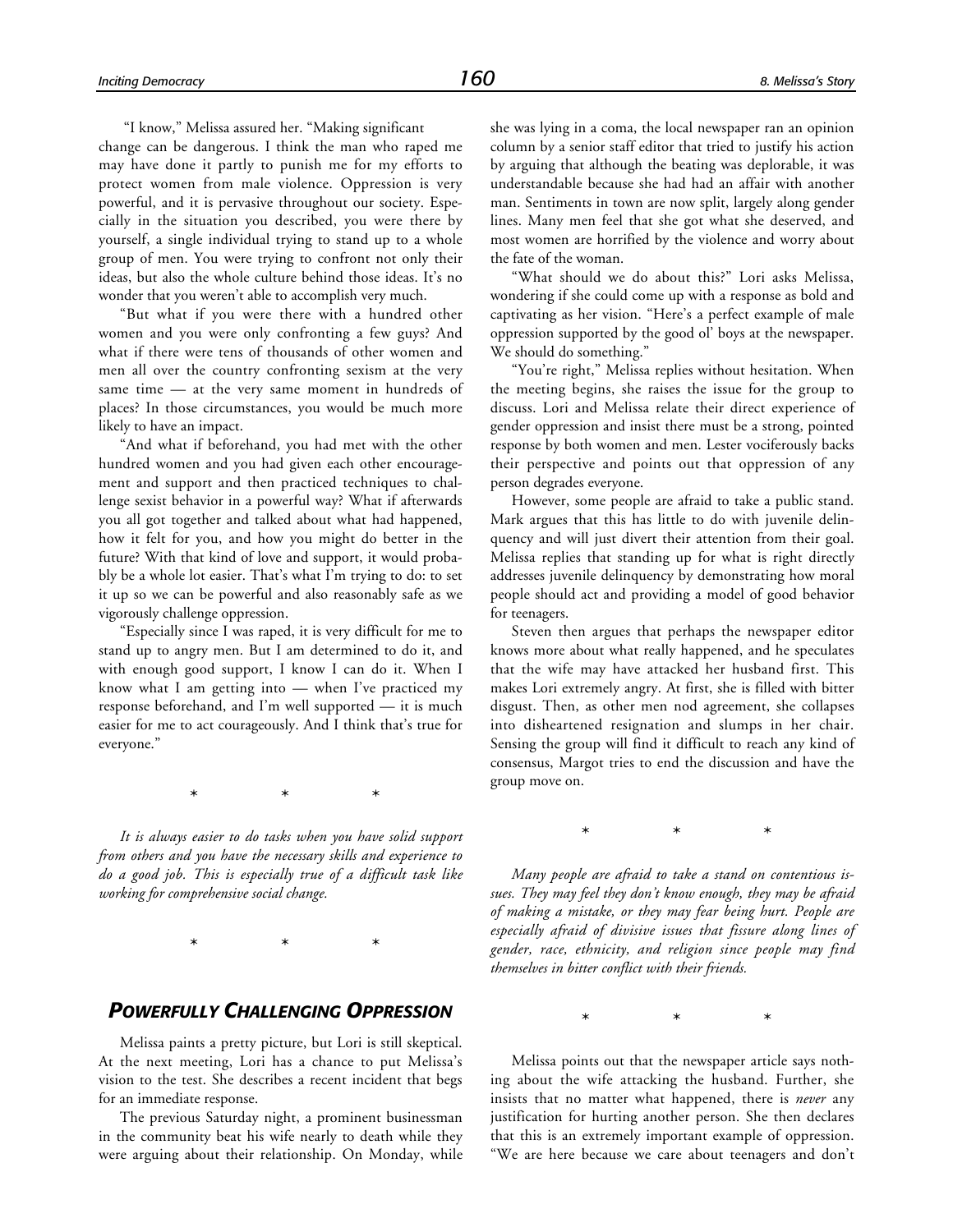want them to be hurt. Don't we also care about women? Don't we also want *women* not to be hurt? I am opposed to all oppression wherever I see it. This is an outrageous example of oppression, and I feel we must speak out. Standing aside would tacitly endorse domination of women."

Lester then joins her in arguing that everyone must take a principled stand against violence and against the newspaper's attempt to exonerate the husband and his brutality. With both of them advocating the same position, both speaking clearly and eloquently, they are finally able to persuade everyone in the group to act. They are so persuasive that even Steven finally comes around.

The group decides to organize a march of both women and men who oppose domestic violence. The march will begin at noon on Thursday of the following week. They decide to march from the hospital to the front of the newspaper office where they will demand a retraction of the opinion column. They all agree to call everyone they know who might be sympathetic, tell them how important it is to come, and ask them to call their friends. Everyone in the group does this, and it appears that the march will be quite large.

Melissa and Lester show themselves particularly proficient at organizing a political event and ensuring every important preparatory task is accomplished. When Lori asks them where they learned to argue for a position so well and to organize demonstrations, they reply that they learned and practiced these skills in the Vernal Education Program.

\*\*\*

*A lone voice can easily be drowned out or ignored, but when several people back each other up, they can have much greater influence. This is especially true when they are knowledgeable and well spoken. People are often willing to join with anyone who can clearly articulate high-minded action. Sometimes, it seems, people are just waiting for the right encouragement — then they will jump in.*

\*\*\*

#### *BUILDING A BROAD ALLIANCE*

Preparations for the march are going well until the town's police chief threatens to arrest everyone who marches unless they have a parade permit. He also refuses to issue a permit, claiming the event will be disruptive. The newspaper then reports that the mayor and several members of the city council are supportive of the police chief's position.

When it becomes clear this will discourage many people from attending, Lori confesses her frustration to Melissa. "Suddenly everyone I talk to has a prior engagement for Thursday at noon," she moans. "The whole town structure is circling the wagons to protect this jerk. This morning, the head of the Chamber of Commerce — a woman! — issued a statement commending the generosity of the husband as an employer and benefactor of nonprofit social organizations. She also implied that anyone who wanted to have a job in this town should keep her mouth shut.

"Everyone is now afraid to come to the march. We may end up with just a few people — the same handful of people who always work against oppression of women.

"I am so angry. You know, I wouldn't be unhappy if the windows of the newspaper and all those other businesses downtown were smashed into a thousand pieces. I wouldn't even be sad if some of those guys got hurt when their windows shattered. It would serve them right for acting like such asses!"

\*\*\*

*In this country, there has developed a circle of powerful people who control important societal institutions. They are implicitly supported by employees of those institutions. Often, when members of this elite are challenged, they use their positions of power to protect themselves and to crush their opposition. They also regularly use their power to enrich themselves at the expense of others.*

*When ordinary people see how difficult it is to challenge the power structure, they often give up. Those who are especially frustrated and angry may consider violent responses or misdirect their anger towards less powerful people who can't fight back.*

\*\*\*

Melissa takes Lori's hand. "I know how this upsets you. It's so clearly wrong. They know they're wrong, so they use their might to intimidate people and thwart our efforts. Still, I don't want to resort to their tactics. I don't want to brutalize people in the same way they do. And we don't need to do that: I have another plan that should work much better."

She then tells Lori that she has contacted several dozen people of goodwill in neighboring cities and all across the country. "These people are willing to make an issue of our situation in their communities. They are writing letters to the editors of their local newspapers, calling radio and TV stations, leafleting, and planning rallies for the same day. They are trying to focus critical attention on the elite in this town and embarrass them into behaving properly. Their support should also embolden people in this town to take a stand. We need to alert everyone that we have support from across the country."

Melissa, Lori, and Lester then spread the word to their group and throughout their community. When people learn of this support, they feel less isolated and realize they might actually have enough power to win this struggle. Most agree